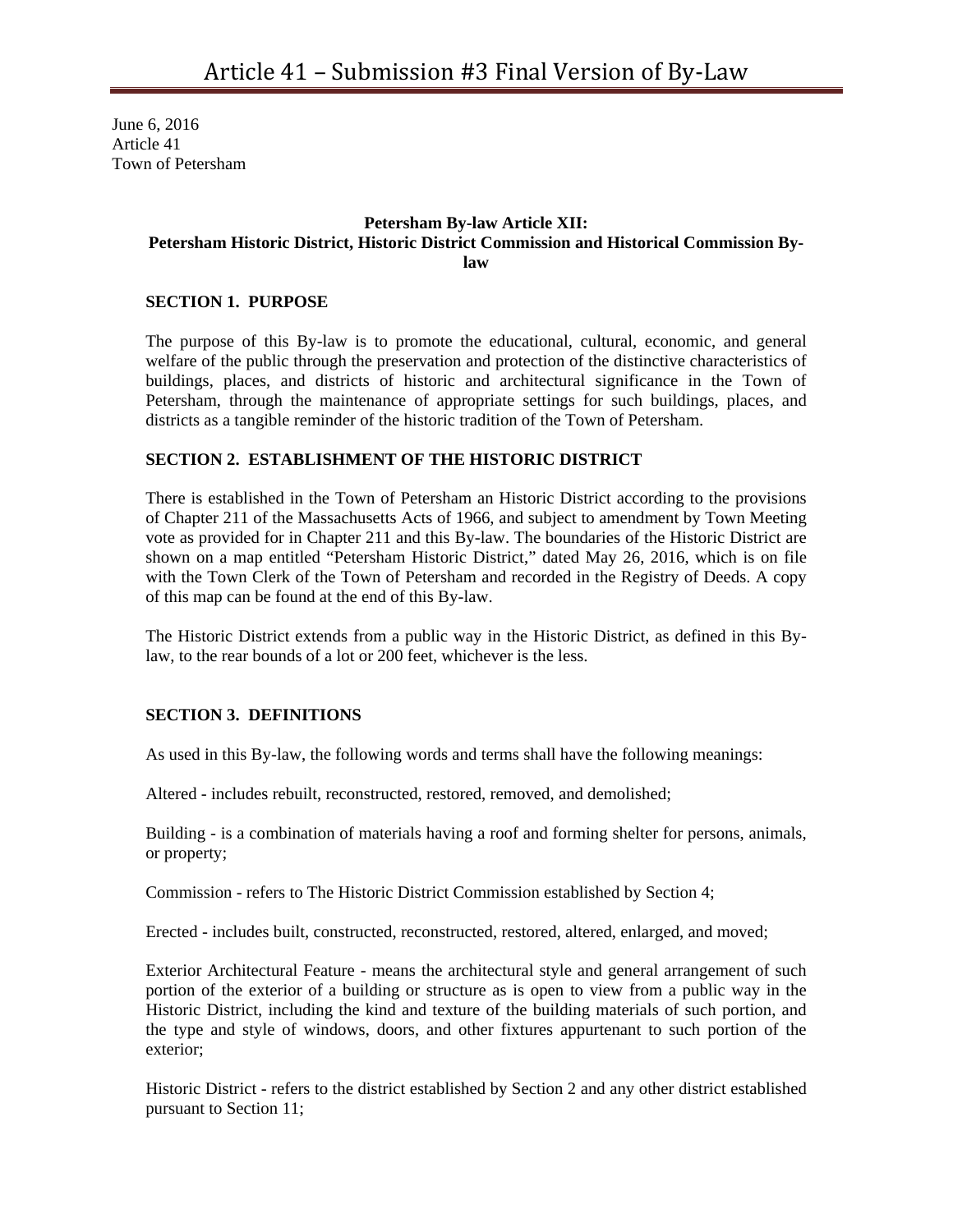Person - includes an individual, a partnership, a corporation, an unincorporated organization, association, or other entity;

A Public Way in the Historic District - North Main Street, South Main Street, Common Street, and North Street comprise the Public Ways in the Historic District;

Structure - a combination of materials assembled at a fixed location to give support or shelter or for other purposes, including a building, framework, swimming pool, shed, platform, tower, or similar object;

Capitalized terms not defined in this By-law shall have the meaning given in Chapter 40C of the Massachusetts General Laws.

# **SECTION 4. CREATION AND ORGANIZATION OF HISTORIC DISTRICT COMMISSION**

An Historic District Commission in the Town of Petersham is hereby established that shall consist of seven unpaid members, at least four of whom shall be residents and property owners of the Town, who shall be appointed by the Selectboard for terms of five years in the manner and for the terms of office as herein provided, and who shall serve until their successors are appointed and qualified:

- one member shall be a registered architect, or, in the event that none is available to serve, a person who has had architectural training and background;
- one member shall be appointed from two nominees of the Petersham Historical Society;

• one member shall be appointed from two nominees of the Planning Board of the Town of Petersham;

 one member shall be appointed from among the residents and property owners of the Historic District;

• one member shall be appointed who, in the opinion of the Selectboard, is qualified by reason of his experience in the building trades;

two members will be chosen from Petersham residents at large.

If within thirty days after submission of a written request for nominees to an organization entitled to submit nominations for membership on the Commission, or search for an individual meeting the above qualifications, no such nominations have been made, or no such qualified individual can be found, the Selectboard may proceed to make the appointment to the Commission without nomination by such organization, or to an individual without such qualification.

As the term of office of each of the members shall expire, his successor shall be appointed in the same manner for a term of five years. All nominations for appointment of members of the Commission shall be submitted to the Selectboard by a letter that includes a statement of the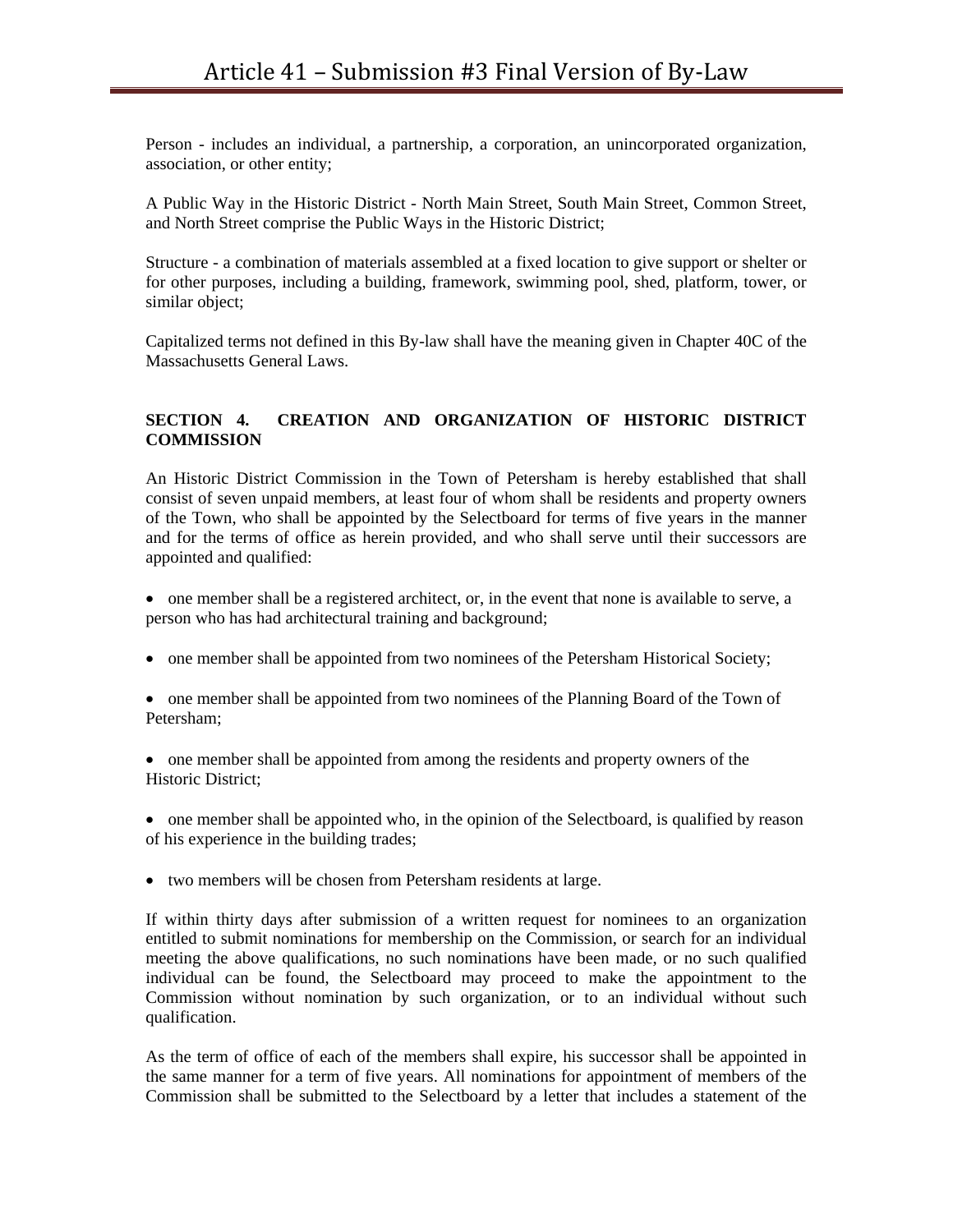qualifications of the nominees. A member of the Commission may be removed from office for cause by the Selectboard after a public hearing. A vacancy in the membership of the Commission shall be filled by appointment for the unexpired term in the manner specified for the original appointment to the term vacated. The Commission shall elect annually a Chairperson, a Vice-Chairperson, and a Clerk from its membership. In the case of absence of the Chairperson from any meeting the Vice-Chairperson shall preside, and in his absence the Commission shall elect a temporary Chairperson for such meeting.

### **SECTION 5. REQUIRED CERTIFICATES AND PERMITS**

Except as provided in Section 6, any person who desires to erect, build, construct, reconstruct, restore, alter, move, demolish, remove, or change any building or structure within the Historic District shall file with the Commission an application for a Certificate of Non-applicability; or a Certificate of Appropriateness, together with such plans, elevations, specifications, material and other information as shall be deemed necessary by the Commission to enable it to make a determination with respect to the application.

1) No building or structure, except as provided in Section 6, shall be erected within the Historic District unless and until either a Certificate of Appropriateness or a Certificate of Nonapplicability has been issued by the Commission.

2) No building or structure within the Historic District, except as provided in Section 6, shall be changed as to exterior features until either a Certificate of Appropriateness or a Certificate of Non-applicability has been issued by the Commission.

3) No building or structure within the Historic District, except as provided in Section 6, shall be demolished or removed unless and until an application for a Certificate of Appropriateness has been filed with the Commission, and such Certificate has been issued by the Commission.

4) No occupational, commercial or other sign or billboard, except as provided in Section 6, that is subject to view from a public way in the Historic District, shall be erected within the Historic District unless and until either a Certificate of Non-applicability or a Certificate of Appropriateness has been issued by the Commission.

5) Except in cases excluded by Section 6.

a) No building permit shall be issued by the Town of Petersham for any building or structure to be erected within the Historic District until a Certificate of Appropriateness or a Certificate of Non-applicability has been issued by the Commission.

b) No permit shall be issued by the Town of Petersham for the demolition or removal of any building or structure within the Historic District until a Certificate of Appropriateness has been issued by the Commission.

c) No building permit shall be issued by the Town of Petersham for a change in an architectural feature within the Historic District until a Certificate of Appropriateness has been issued by the Commission.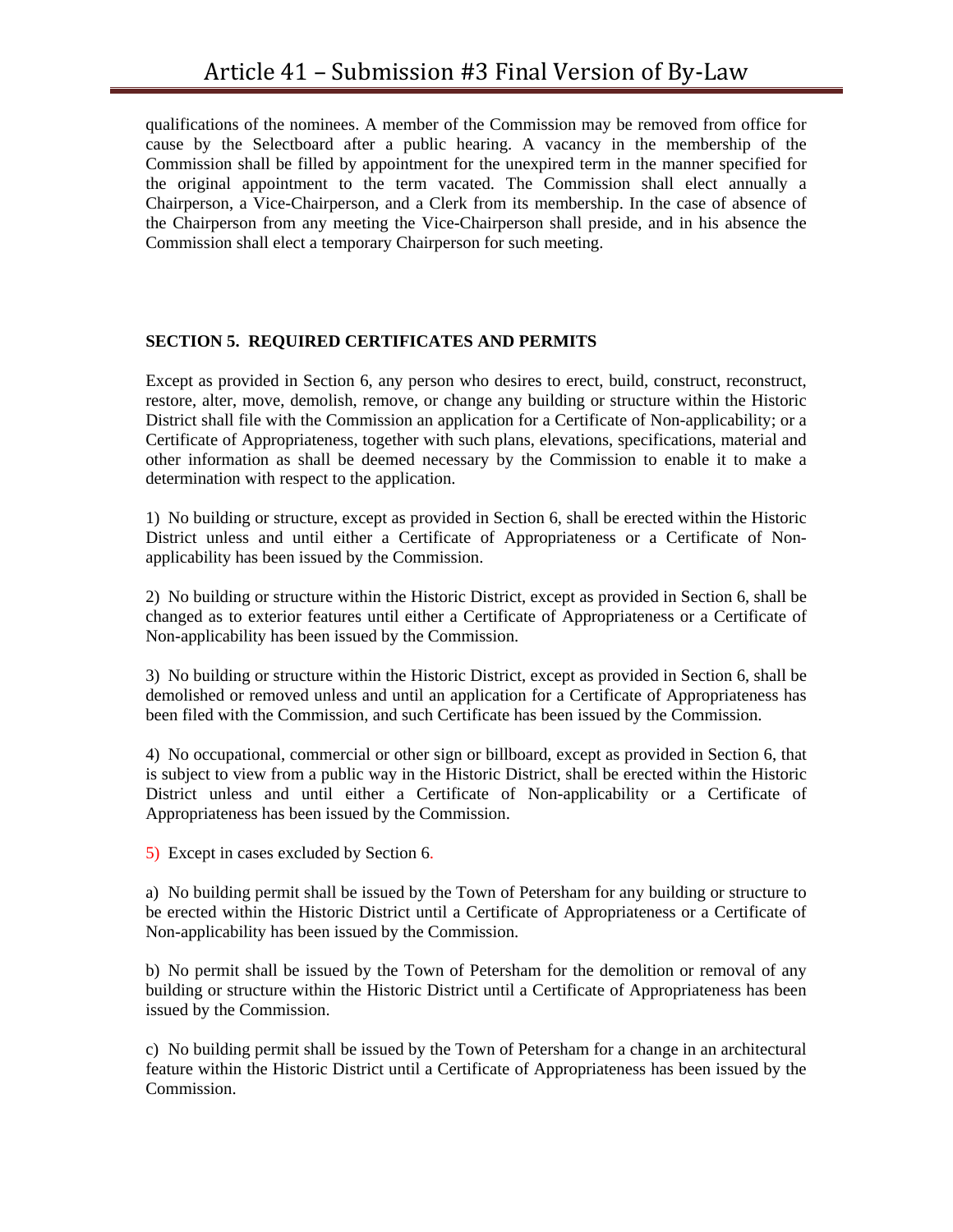# **SECTION 6. EXCLUSIONS, LIMITATIONS, AND EXCEPTIONS**

1) The powers and authority of the Historic District Commission shall be limited to exterior architectural features within the Historic District that are visible from a public way within the Historic District as defined in Section 3.

2) The Historic District Commission shall have no authority over the following:

a) The color of paint on all exterior surfaces;

b) The materials used on roofs;

c) Walls, fences, terraces, storm doors and storm windows, lighting fixtures, antennae;

d) Temporary structures or signs for use in connection with any official celebration or parade, or any charitable drive in the Town; provided, that any such structure or sign shall be removed within seven days following the termination of the celebration, parade or charitable drive for which such structure or sign shall have been erected or displayed; and any other temporary structure or signs which the Commission shall determine from time to time may be excluded from the provisions of Section 5 without substantial derogation from the intent and purposes of this By-law;

e) Real estate signs of not more than six square feet in area advertising the sale or rental of the premises on which they are erected or displayed and which are not illuminated provided not more than two such signs are displayed in connection with each such premises;

f) Occupational signs in connection with a residence of not more than one square foot in area, provided only one such sign is displayed in connection with each residence, and one sign in connection with each non-residential use that is not more than twelve square feet in area, consists of letters painted on wood without symbol or trademark and if illuminated is illuminated only indirectly;

g) The reconstruction, substantially similar in exterior design, of a building or structure damaged or destroyed by fire, storm or other disaster, provided such reconstruction is begun within one year thereafter and carried forward with due diligence.

3) Nothing in this By-law shall be construed to prevent the ordinary maintenance, repair, or replacement of any exterior architectural feature of any building or structure within the Historic District; nor shall anything in this By-law be construed to prevent landscaping changes; nor shall anything in this act be construed to prevent the erection, construction, reconstruction, restoration, alteration, or demolition of any such feature which a duly authorized public officer shall certify is required by the public safety because of an unsafe or dangerous condition; nor shall anything in this By-law be construed to prevent any construction, reconstruction, alteration, or demolition under a permit issued prior to the effective date of said Chapter 211 of the Acts of 1966.

4) The Commission may determine from time to time that certain categories of architectural features, structures, or signs may be erected or installed without review by the Commission provided there is no substantial derogation from the intended purposes of this By-law; and while any such determination by the Commission is in effect, any such categories so enumerated by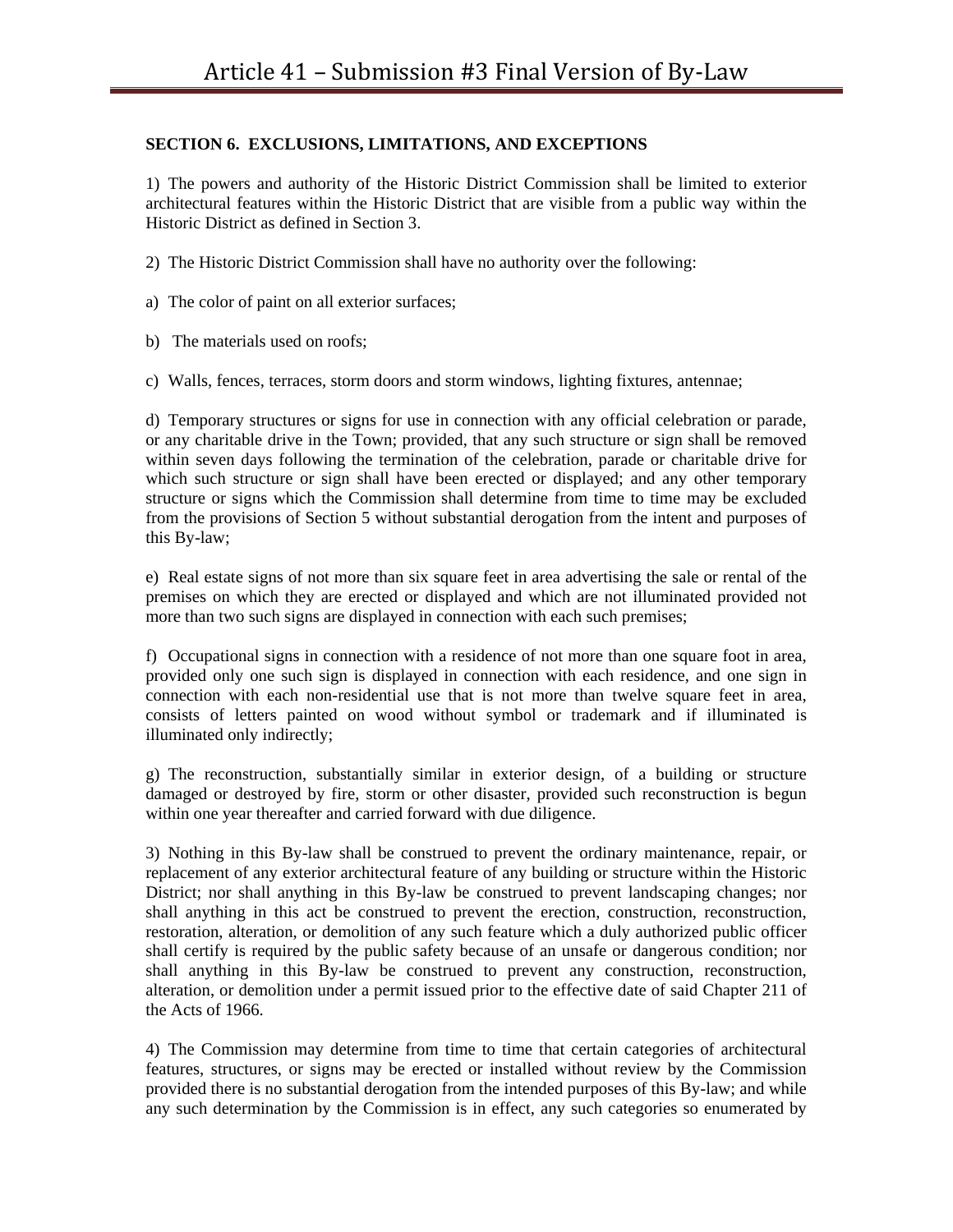the Commission may be erected or installed without the filing of an application for, or the issuance of, a Certificate of Appropriateness.

### **SECTION 7. MEETINGS, HEARINGS, TIME FOR MAKING DETERMINATIONS**

Meetings of the Commission shall be held at the call of the Chairperson and shall be called at the request of three members of the Commission and in such other manner as the Commission shall determine in its rules. Four members of the Commission shall constitute a quorum.

The Commission shall determine, promptly, and within fourteen days after the filing of an application for a Certificate of Appropriateness, whether the application involves any features that are subject to approval by the Commission. If the Commission determines that the application involves such features, the Commission shall hold a public hearing on the application unless the hearing is waved as herein provided. The Commission shall also hold a public hearing on all other applications required to be filed with it under this By-law, or under any other by-law enacted by the Town.

The Commission shall fix a reasonable time for the hearing on any application and shall give public notice thereof at least fourteen days before said hearing by posting notice of time, place, and purpose of the hearing in two public places in the Town; and by mailing postage prepaid, a copy of said notice to the applicant, to the owners of all property deemed by the Commission to be materially affected thereby as they appear on the most recent real estate tax list of the Board of Assessors, to the Planning Board of the Town, and to such other persons as the Commission shall deem entitled to notice.

As soon as convenient after such public hearing but in any event within forty-five days after the filing of the application, or within such further time as the applicant may allow in writing, the Commission shall make a determination on the application. If the Commission shall fail to make a determination within said forty-five days, or within such further time allowed by the applicant, the Commission shall be deemed to have approved the application, and the Commission shall thereupon issue a Certificate of Appropriateness.

### **SECTION 8. POWERS, FUNCTIONS AND DUTIES OF COMMISSION**

The Commission shall have the following powers, functions and duties:

1) The Commission shall have the duty of implementing this By-law by receiving and reviewing applications in connection with construction, demolition, and alteration of architectural features of any building or structure within the Historic District and of issuing Certificates of Non-applicability and Certificates of Appropriateness;

2) The Commission shall not consider interior arrangements or building features not subject to public view;

3) The Commission shall not make any recommendation or requirement except for the purpose of preventing developments obviously incongruous to the historic aspects and the architectural integrity of the Historic District. In deciding on appropriateness the Commission shall consider, among other things, the historic value and significance of the site, building, or structure; the general design, arrangement, texture, and material of the features involved; and the relation of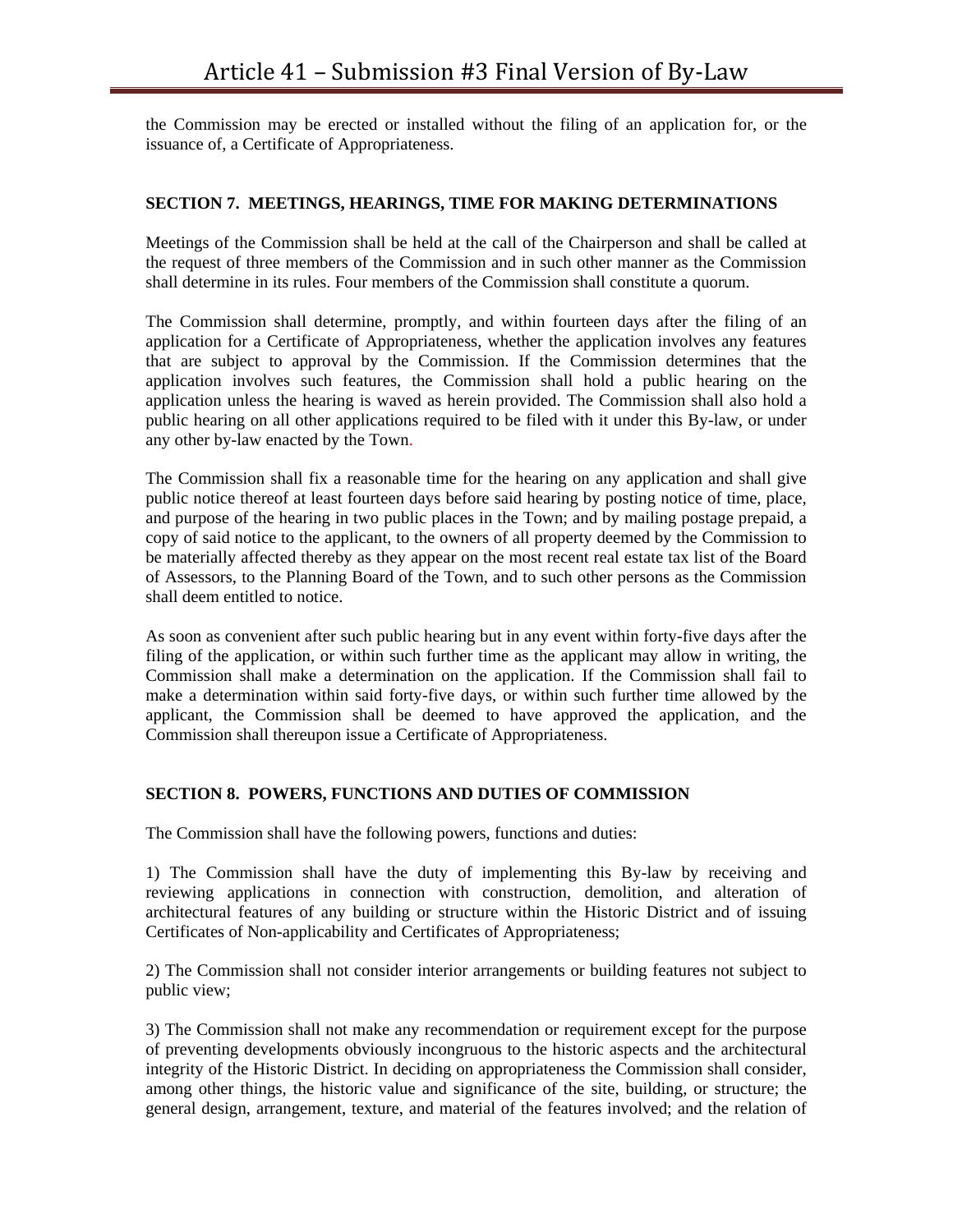such factors to similar factors of sites, buildings, and structures in the immediate surroundings. The Commission shall also consider the applicable zoning and other by-laws of the Town;

4) If a proposal is determined to be inappropriate, the Commission shall determine whether, owing to conditions especially affecting the Historic District generally, failure to approve an application will involve a substantial hardship, financial or otherwise, to the applicant and whether such application could be approved without substantial detriment to the public welfare and without substantial derogation from the intent and purposes of this By-law. If the Commission determines that the features, demolition or removal involved will be appropriate or, although inappropriate, owing to conditions as aforesaid, failure to approve an application will involve substantial hardship to the applicant and approval thereof could be made without substantial detriment or derogation as aforesaid, the Commission shall approve the application; but if the Commission does not so determine, the application shall be disapproved;

5) In approving an application the Commission may impose conditions that, if the Certificate of Appropriateness is acted upon, shall be binding upon the applicant, the owner of the property, and his successors in title. Prior to approving an application subject to conditions the Commission may notify the applicant of its proposed action and permit the applicant to express his opinion thereon;

6) In the case of a determination by the Commission that an application for a Certificate of Appropriateness does not involve any exterior architectural feature, or is excluded by Section 6, the Commission shall cause a Certificate of Non-applicability, dated and signed by its Chairperson or Vice-Chairperson, to be issued forthwith to the applicant;

7) In the case of an approval by the Commission of an application for a Certificate of Appropriateness or in the event an application is deemed approved through failure to make a determination within the time specified in Section 7, the Commission shall issue a Certificate of Appropriateness, dated and signed by its Chairperson or Vice-Chairperson, to the applicant;

8) In the case of disapproval of an application for a Certificate of Appropriateness, the Commission shall issue a notice of its determination, dated and signed by its Chairperson or Vice-Chairperson, to the applicant, setting forth therein the reasons for its determination. The Commission may make recommendations to the applicant with respect to the appropriateness of design, arrangement, texture, material, and similar factors. Prior to the issuance of any disapproval the Commission may notify the applicant of its proposed action accompanied by recommendations of changes in the applicant's proposal that, if made, would make the application acceptable to the Commission. If within ten days of the receipt of such notice the applicant files a written modification of his application in conformity with the recommended changes of the Commission, the Commission shall issue a Certificate of Appropriateness, dated and signed by its Chairperson or Vice-Chairperson;

9) The Commission shall keep a permanent record of its resolutions, transactions, and determinations, and may make such rules and regulations consistent with this By-law and prescribe such forms as it shall deem desirable and necessary;

10) The Commission shall file with the Town Clerk and Town Building Inspector a notice of all determinations made by it, and approvals of application through failure of the Commission to make a determination within the time allowed under Section 7;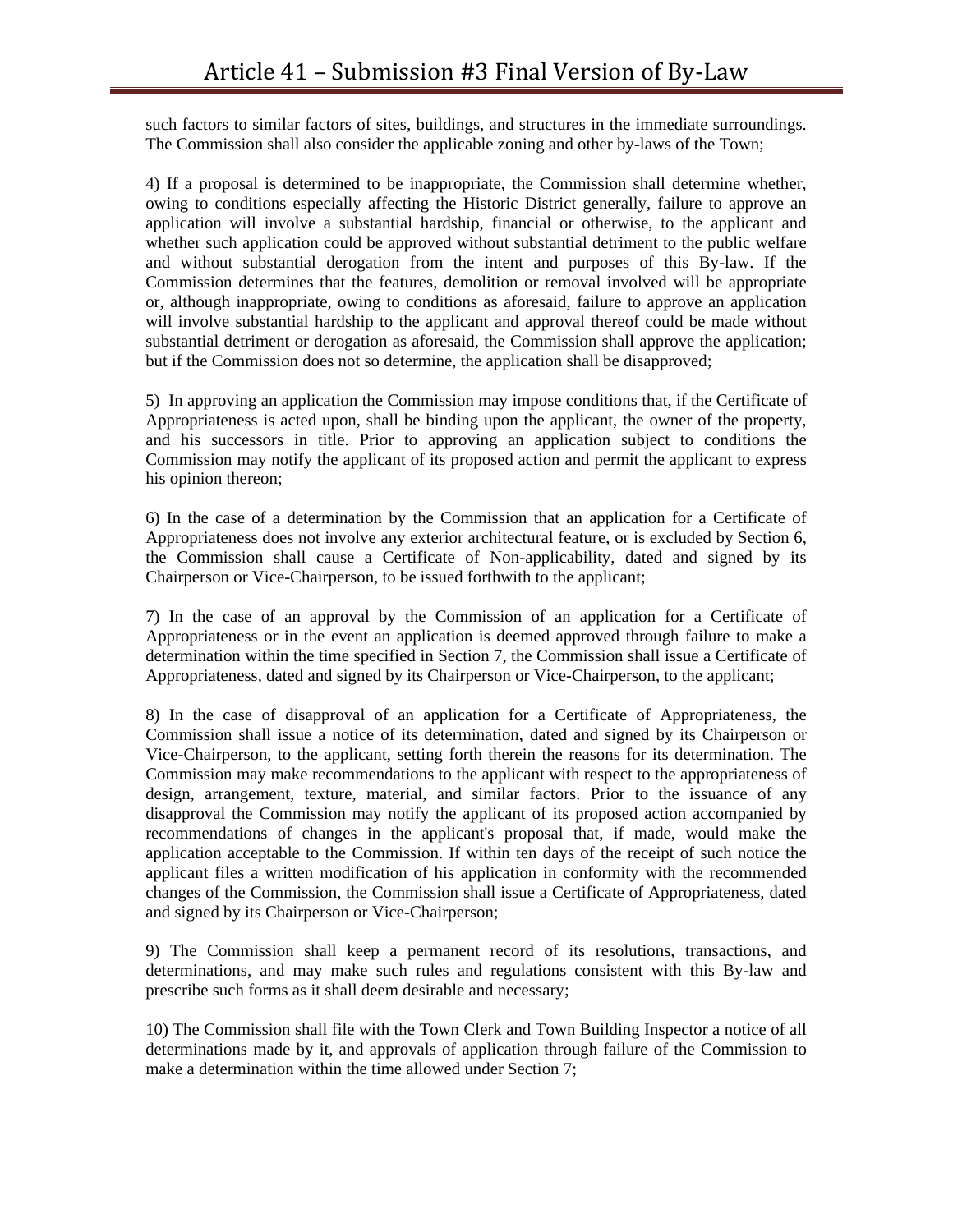11) The Commission may, subject to appropriation, employ technical assistants or consultants and incur other expenses necessary to the carrying on of its work and may accept money gifts and expend the same for such purposes. The Commission may accept gifts of easements or other interests in real property that the Commission may determine will protect the Historic District or otherwise carry out the purpose of this By-law;

12) The Commission shall have, in addition to the powers, authority and duties granted to it by this By-law, such powers, authority and duties as may be delegated to it from time to time by vote of a Town Meeting.

#### **SECTION 9. APPEALS**

Any person aggrieved by a determination of the Commission, whether or not previously a party to the proceeding, or any officer or board of the Town may, within twenty days after the filing of a notice of such determination with the Town Clerk, appeal to the Worcester County Superior Court.

### **SECTION 10. ENFORCEMENT**

Any person who violates any of the provisions of this By-law shall be guilty of a misdemeanor, and upon conviction thereof shall be fined not less than ten dollars nor more than two hundred dollars. The Worcester County Superior Court, upon the petition of the Selectboard, shall have jurisdiction to enforce the provisions of this By-law and any by-law enacted hereunder and the determinations, rulings and regulations issued pursuant thereto and may restrain by injunction violations thereof and issue such other orders for relief of violations as may be required.

### **SECTION 11. CHANGES IN HISTORIC DISTRICT**

The district established by Section 2 may be enlarged or reduced and new districts may be created by a two thirds vote of any regular or special Town Meeting, the warrant for which shall contain an article or articles for the purpose. Prior to any such action the Planning Board of the Town shall hold a public hearing thereon and shall report its recommendations to the Town Meeting. The Planning Board shall give due notice of such hearing at least fourteen days prior thereto by posting in the Town and by mailing, postage prepaid, a copy of said notice to the owners of all properties to be included in or removed from an historic district.

### **SECTION 12. HISTORICAL COMMISSION**

An Historical Commission in the Town of Petersham is hereby established under the provisions of the Massachusetts General Laws, Chapter 40, Section 8D, for the purposes and with the rights and duties provided by law. The Historical Commission is concerned with the preservation, protection, and development of the historical and archeological assets of the town. The Historical Commission shall conduct researches for places of historic or archeological value, shall cooperate with the State Archeologist in conducting such researches or other surveys, and shall seek to coordinate the activities of unofficial bodies organized for similar purposes, and may advertise, prepare, print, and distribute books, maps, charts, plans, and pamphlets that it deems necessary for its work. For the purpose of protecting and preserving such places, it may make such recommendations as it deems necessary to the Selectboard and,